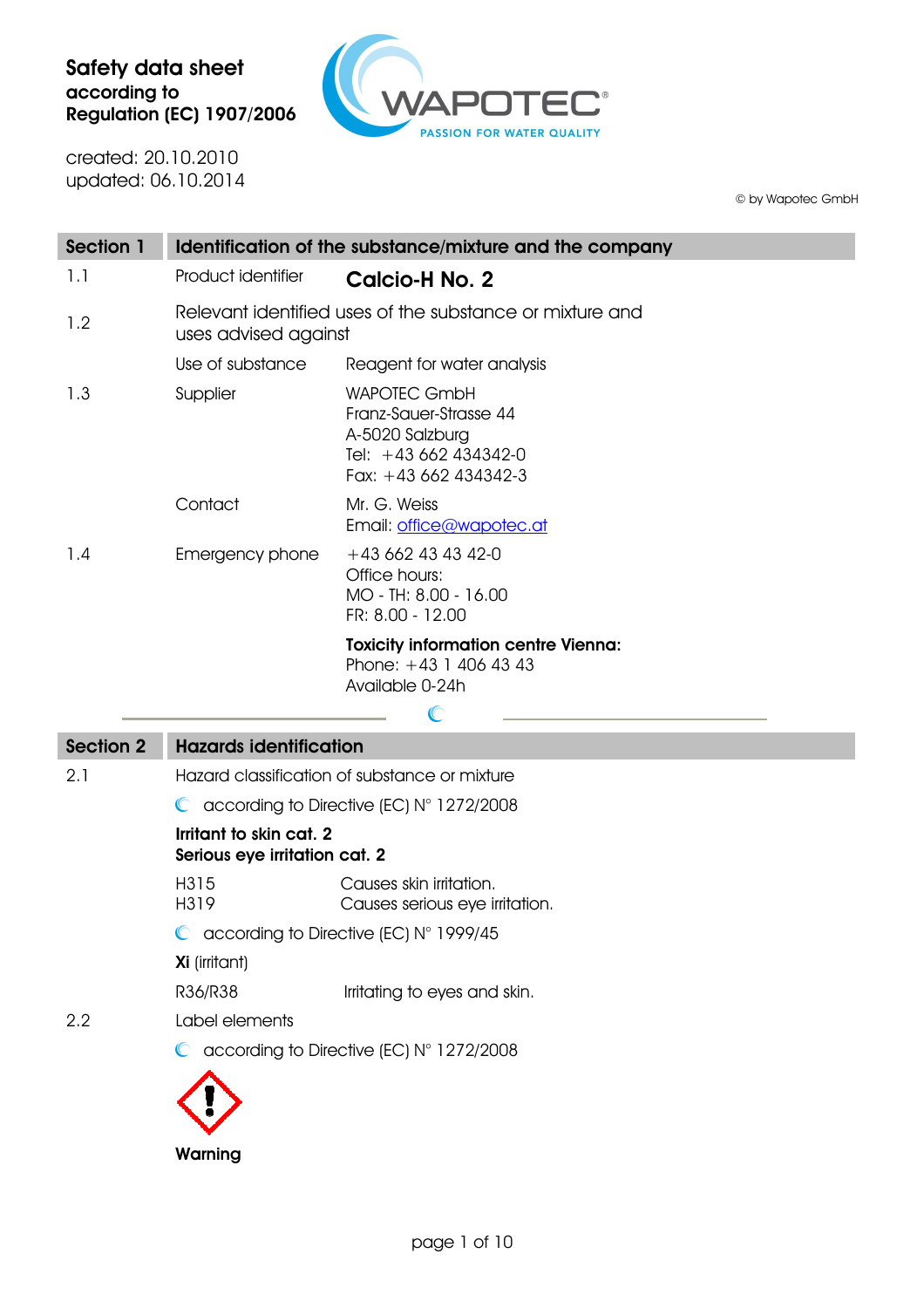

| H <sub>280</sub> | Wear protective gloves/eye protection                                           |
|------------------|---------------------------------------------------------------------------------|
| $P302 + P352$    | IF ON SKIN: Wash with plenty of water.                                          |
|                  | P305 + P351 + P338 IF IN EYES: Rinse cautiously with water for several minutes. |
|                  | Remove contact lenses, if present and easy to do.                               |
|                  | Continue rinsing.                                                               |
| $P332 + P313$    | If skin irritation occurs: seek medical advice resp. medical<br>attendance.     |
| $P337 + P313$    | If eye irritation persists: seek medical advice resp. medical<br>attendance.    |

C According to Directive (EC) N° 1999/45



R36/R38 Irritating to eyes and skin

 $\subset$ 

Danger defining components for labeling:

Not applicable.

Other hazards

Not applicable.

### **Section 3 Composition/information on ingredients**

#### 3.2 Mixtures

C Chemical characteristics

Mixture of organic compounds

**C** Dangerous ingredients:

|                                       | CAS #/                             | Conc.<br>$\%$ | Classification according to     |                               |              |
|---------------------------------------|------------------------------------|---------------|---------------------------------|-------------------------------|--------------|
| Name                                  | EC $#/$<br>Index $#$               |               | <b>Directive</b><br>67/548/EEC* | Regulation (EC)<br>1272/2008* |              |
| Tris(hydroxymethyl)<br>-aminomethan** | $77 - 86 - 1/$<br>$201 - 064 - 4/$ | 20-30         | Xi; R 36/38                     | Eye Irrit. 2<br>Skin Irrit. 2 | H319<br>H315 |

\* For the wording of R- rsp. H-Phrases and danger classification see section 16.

\*\*For the substance is a job-specific monitored limit value considered. (see section 8)

 $\mathcal C$ 

REACH - Pre-registered substances All components are REACH pre-registered.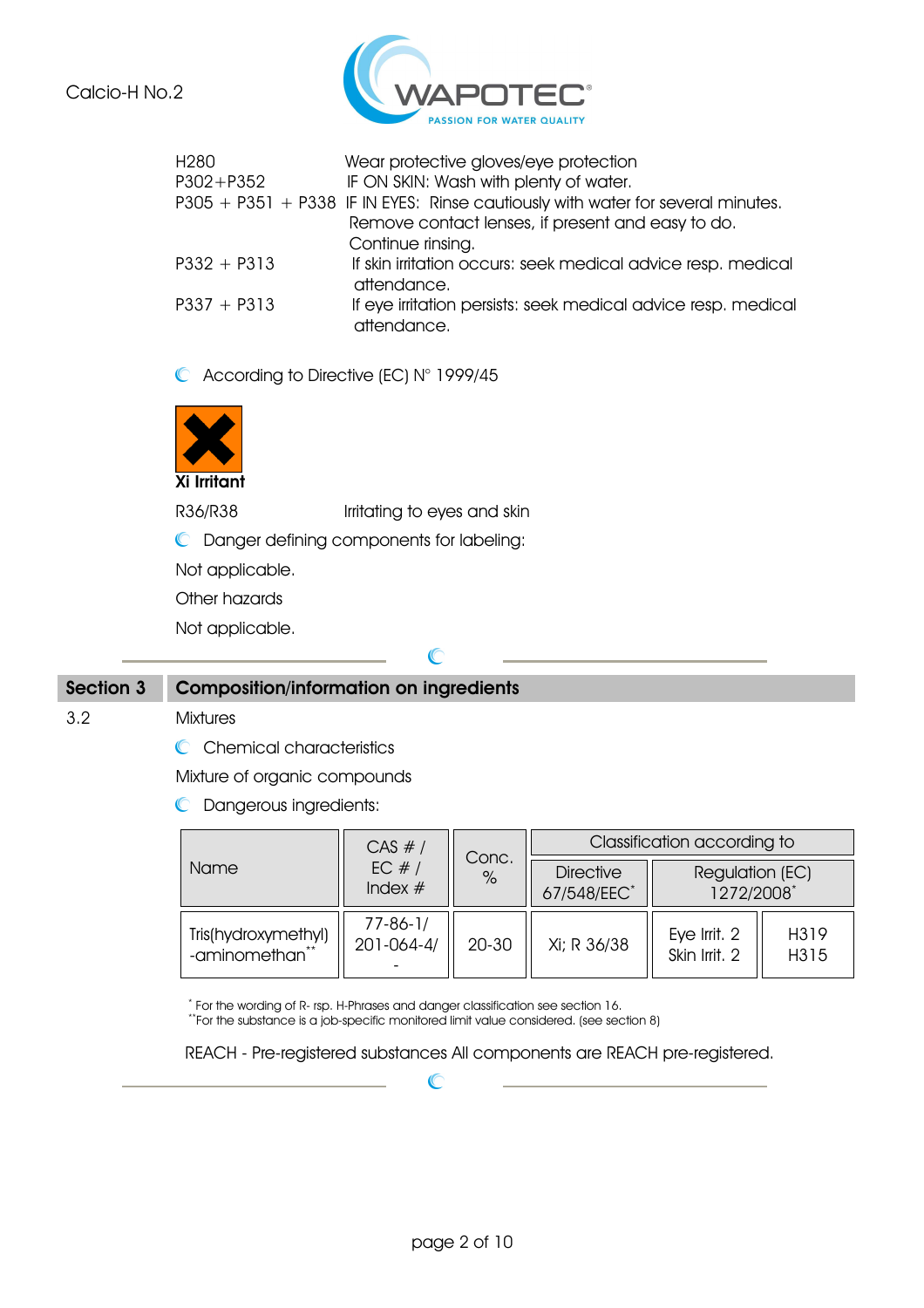

| Section 4        | <b>First-aid measures</b>                                                                                                                                                                                                                                            |  |  |
|------------------|----------------------------------------------------------------------------------------------------------------------------------------------------------------------------------------------------------------------------------------------------------------------|--|--|
| 4.1              | Description of first aid measures                                                                                                                                                                                                                                    |  |  |
|                  | Remove immediately all contaminated clothing.                                                                                                                                                                                                                        |  |  |
|                  | After inhalation<br>$\mathbb{C}$                                                                                                                                                                                                                                     |  |  |
|                  | Move affected person immediately to fresh air.<br>Seek medical treatment in case of complaints.                                                                                                                                                                      |  |  |
|                  | C After skin contact                                                                                                                                                                                                                                                 |  |  |
|                  | After skin contact, wash immediately with plenty of water.<br>Get medical advice immediately.                                                                                                                                                                        |  |  |
|                  | C After eye contact                                                                                                                                                                                                                                                  |  |  |
|                  | After eye contact, rinse eye for several minutes (at least 15 minutes) under running<br>water holding eye lids open.<br>Get medical advice.                                                                                                                          |  |  |
|                  | C After ingestion                                                                                                                                                                                                                                                    |  |  |
|                  | Rinse the mouth with plenty of water and drink at least 1-2 glasses of water.<br>Get medical advice.                                                                                                                                                                 |  |  |
| 4.2              | Most important symptoms and effects, acute and delayed                                                                                                                                                                                                               |  |  |
|                  | Irritation<br>after inhalation:<br>Cough, mucous membrane irritation, shortness of breath<br>Sickness, vomiting, thirst, cyanosis, cramps<br>after ingestion:                                                                                                        |  |  |
| 4.3              | Indications for immediate medical attention or special treatment needed                                                                                                                                                                                              |  |  |
|                  | No further relevant information available.                                                                                                                                                                                                                           |  |  |
|                  | $\mathbb{C}$                                                                                                                                                                                                                                                         |  |  |
| <b>Section 5</b> | <b>Fire-fighting measures</b>                                                                                                                                                                                                                                        |  |  |
| 5.1              | Extinguishing media                                                                                                                                                                                                                                                  |  |  |
|                  | Suitable extinguishing media                                                                                                                                                                                                                                         |  |  |
|                  | Water, foam, fire-extinguishing powder, carbon dioxide $(CO2)$                                                                                                                                                                                                       |  |  |
|                  | C Unsuitable extinguishing media for safety reasons                                                                                                                                                                                                                  |  |  |
|                  | None.                                                                                                                                                                                                                                                                |  |  |
| 5.2              | Special hazards arising from the substance or mixture                                                                                                                                                                                                                |  |  |
|                  | Formation of toxic gases is possible during heating or in case of fire.<br>In case of fire, the following can be released:<br>Nitrogen oxides (NO <sub>x</sub> )<br>Carbon monoxide (CO)<br>Sulphur dioxide (SO <sub>2</sub> )<br>Nitrogen oxides (NO <sub>x</sub> ) |  |  |
| 5.3              | Special protective actions for fire-fighters                                                                                                                                                                                                                         |  |  |
|                  | Special protective equipment                                                                                                                                                                                                                                         |  |  |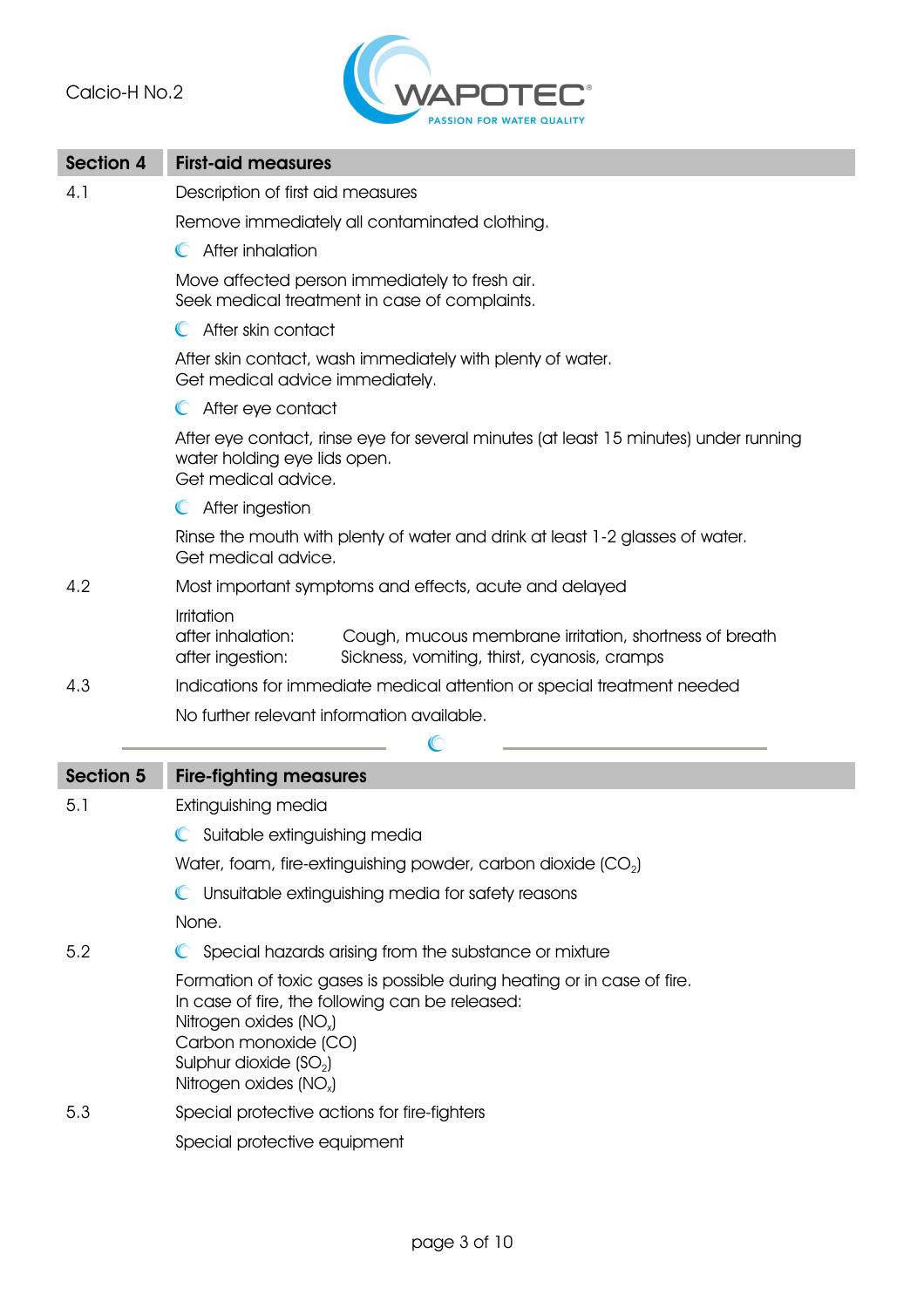

Wear self-contained breathing apparatus. Wear full protective suit.

Additional information

Collect contaminated firefighting water separately, must not be discharged into the drains.

Fire residues and contaminated fire extinguishing water must be disposed of in accordance with local regulations.

 $\overline{\mathbb{C}}$ 

Ambient fire may liberate hazardous vapors.

| Section 6 | <b>Accidental release mesures</b>                                                                                                                                                                         |
|-----------|-----------------------------------------------------------------------------------------------------------------------------------------------------------------------------------------------------------|
| 6.1       | Personal precautions, protective equipment and suitable emergency procedures.                                                                                                                             |
|           | Wear protective equipment. Keep unprotected persons away.                                                                                                                                                 |
| 6.2       | <b>Environmental precautions</b>                                                                                                                                                                          |
|           | Do not allow product to reach sewage system or water bodies.                                                                                                                                              |
| 6.3       | Measures for cleaning/collecting:                                                                                                                                                                         |
|           | Dispose of contaminated material as waste according to section 13.<br>Collect mechanically.<br>Ensure adequate ventilation.                                                                               |
| 6.4       | Additional information                                                                                                                                                                                    |
|           | Information on safe handling see section 7.<br>Information on protective measures see section 8<br>Information on disposal see section 13                                                                 |
|           | $\mathbb{C}$                                                                                                                                                                                              |
| Section 7 |                                                                                                                                                                                                           |
|           | <b>Handling and storage</b>                                                                                                                                                                               |
| 7.1       | Precautions for safe handling                                                                                                                                                                             |
|           | Provide suction extractors if dust is formed.                                                                                                                                                             |
| 7.2       | Conditions for safe storage including any incompatibilities                                                                                                                                               |
|           | Fire and explosion protection measures                                                                                                                                                                    |
|           | Keep away from sources of ignition - no smoking.                                                                                                                                                          |
|           | Design of storage rooms and container                                                                                                                                                                     |
|           | Protect from heat and direct sunlight.<br>Store under dry and cool conditions.<br>Protect from humidity and keep away from water.<br>Protect from the effects of light.<br>Keep container tightly sealed. |
|           | Recommended storage temperature: $20^{\circ}C$ +/-5 $^{\circ}C$                                                                                                                                           |
|           | Material incompatibility                                                                                                                                                                                  |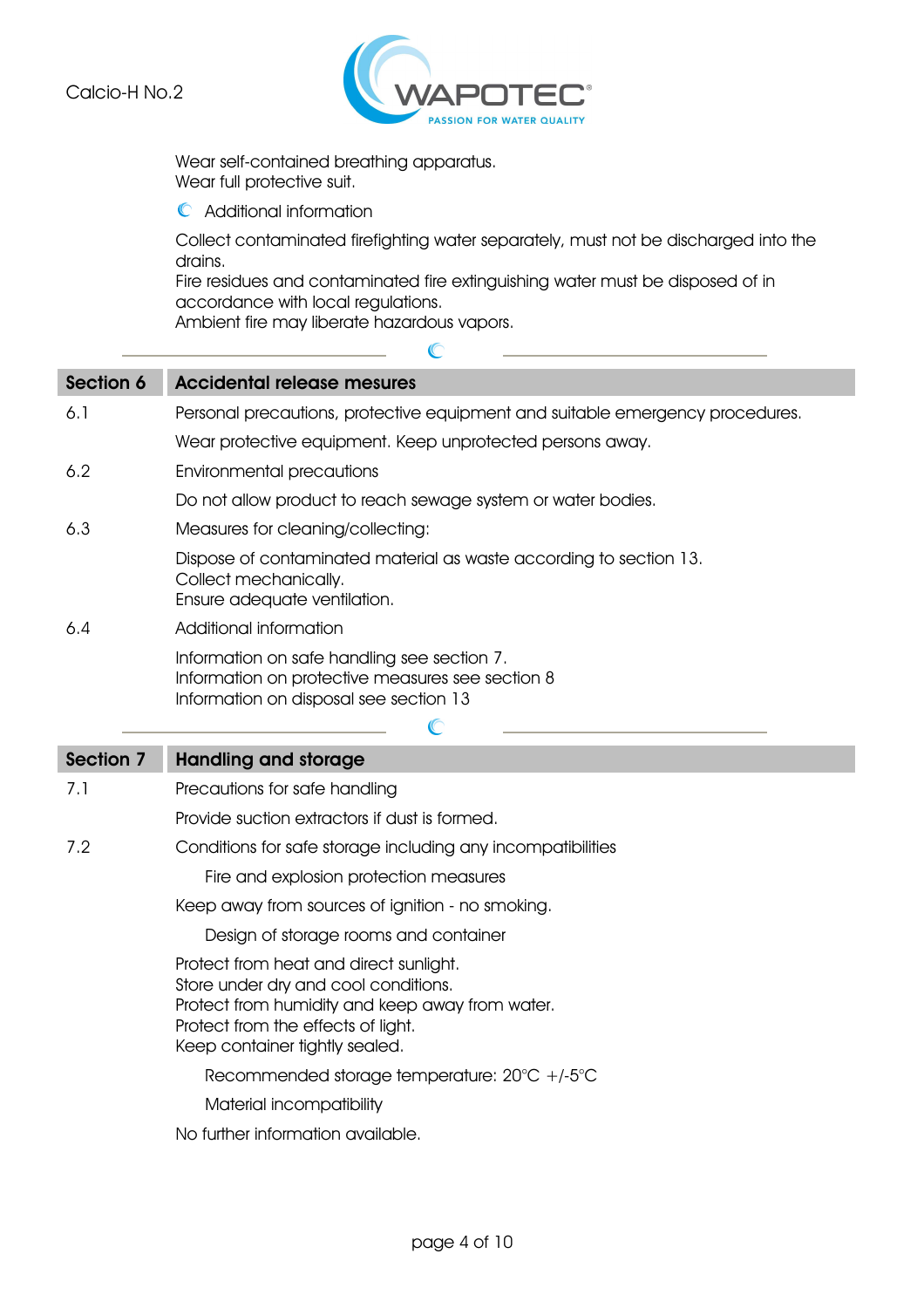

VbF class: 11

7.3 Specific end uses

No further information available.

|                  |                                                                                                                                                                                               | $\subset$                                                                                                                                                                                                                                                                                                                            |
|------------------|-----------------------------------------------------------------------------------------------------------------------------------------------------------------------------------------------|--------------------------------------------------------------------------------------------------------------------------------------------------------------------------------------------------------------------------------------------------------------------------------------------------------------------------------------|
| <b>Section 8</b> | <b>Exposure controls and personal protection</b>                                                                                                                                              |                                                                                                                                                                                                                                                                                                                                      |
| 8.1              | Control parameters                                                                                                                                                                            |                                                                                                                                                                                                                                                                                                                                      |
|                  | based on the workplace.                                                                                                                                                                       | The product does not contain relevant quantities of substances with monitored limits                                                                                                                                                                                                                                                 |
| 8.2              | Exposure controls                                                                                                                                                                             |                                                                                                                                                                                                                                                                                                                                      |
|                  | C General protective and hygiene measures                                                                                                                                                     |                                                                                                                                                                                                                                                                                                                                      |
|                  |                                                                                                                                                                                               | Follow usual precautions when dealing with chemicals. Keep away from food and<br>drinks. Do not eat or drink at work, wash hands before breaks and end of work. Avoid<br>eye and skin contact. Avoid inhaling of steams/aerosols. Change contaminated work<br>wear and clean it before the next wearing. Preventive skin protection. |
|                  |                                                                                                                                                                                               | Protective equipment should be selected specifically for the working place, depending<br>on concentration and quantity of the hazardous substances handled. The resistance of<br>the protective clothing to chemicals should be ascertained with the respective supplier.                                                            |
|                  | Respiratory protection                                                                                                                                                                        |                                                                                                                                                                                                                                                                                                                                      |
|                  | Recommended filter device for short term use: Filter P2                                                                                                                                       | In case of release of dust/aerosol only work with a protection mask.                                                                                                                                                                                                                                                                 |
|                  | Hand protection                                                                                                                                                                               |                                                                                                                                                                                                                                                                                                                                      |
|                  |                                                                                                                                                                                               | Preventive skin protection by use of skin-protecting agents is recommended.<br>After use of gloves apply skin-cleaning agents and skin cosmetics.                                                                                                                                                                                    |
|                  | Glove material:<br>Nitrile rubber<br>Recommended thickness of the material: $\geq 0.11$ mm<br>protective gloves and has to be observed.<br>Value for the permeation: Level $\geq 1$ (<10 min) | The exact break through time has to be found out by the manufacturer of the                                                                                                                                                                                                                                                          |
|                  | Eye protection:                                                                                                                                                                               |                                                                                                                                                                                                                                                                                                                                      |
|                  | Use against the effects of fumes / dust<br><b>Tightly sealed goggles</b>                                                                                                                      |                                                                                                                                                                                                                                                                                                                                      |
|                  | Personal protection                                                                                                                                                                           |                                                                                                                                                                                                                                                                                                                                      |
|                  | Protective working clothing                                                                                                                                                                   |                                                                                                                                                                                                                                                                                                                                      |
|                  |                                                                                                                                                                                               | $\mathbb{C}$                                                                                                                                                                                                                                                                                                                         |
| Section 9        | <b>Physical and chemical properties</b>                                                                                                                                                       |                                                                                                                                                                                                                                                                                                                                      |
|                  | Appearance                                                                                                                                                                                    | <b>Tablets</b>                                                                                                                                                                                                                                                                                                                       |
|                  | Color                                                                                                                                                                                         | White                                                                                                                                                                                                                                                                                                                                |

Ordor Odorless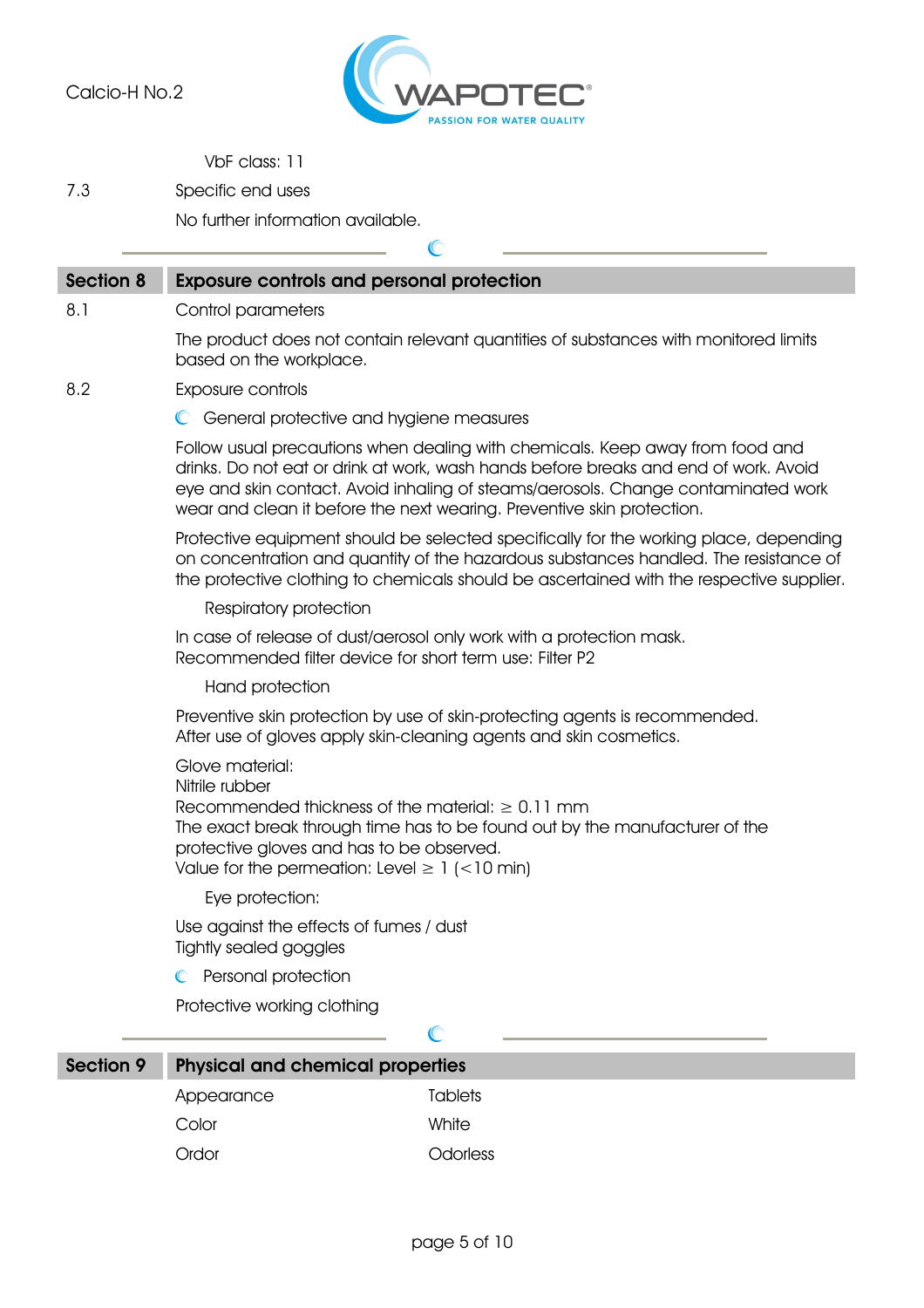$9.2.$ 



|      | Odor threshold                            | No data available                                                                             |
|------|-------------------------------------------|-----------------------------------------------------------------------------------------------|
|      | pH-value 9.5 g/l (20°C)                   | 10.2                                                                                          |
|      | Melting point                             | Not determined                                                                                |
|      | Boiling point / Boiling range             | Not determined                                                                                |
|      | Flash point:                              | Not determined                                                                                |
|      | Evaporation rate                          | Not applicable                                                                                |
|      | Flammability                              | No data available                                                                             |
|      | Upper explosion limit                     | No data available                                                                             |
|      | Lower explosion limit                     | No data available                                                                             |
|      | Vapor pressure                            | No data available                                                                             |
|      | Density                                   | Not determined                                                                                |
|      | Solubility in water (20°C)                | Soluble                                                                                       |
|      | Partition coefficient:<br>n-octanol-water | No data available                                                                             |
|      | Auto ignition temperature                 | No data available                                                                             |
|      | Decomposition temperature                 | No data available                                                                             |
|      | Viscosity                                 | No data available                                                                             |
|      | <b>Explosive properties</b>               | In powdery or granulated texture:<br>Explosive during air contact<br>Dust explosions possible |
|      | Oxidizing properties                      | No data available                                                                             |
| 9.2. | Other information:                        |                                                                                               |
|      | Solid content:                            | 100,0%                                                                                        |
|      | Solvent content:                          |                                                                                               |
|      | Organic solvents:                         | 0.0%                                                                                          |
|      | No further information<br>available.      |                                                                                               |
|      |                                           | $\mathbb{C}$                                                                                  |

| Section 10 | <b>Stability and reactivity</b>                                                                                |
|------------|----------------------------------------------------------------------------------------------------------------|
| 10.1       | Reactivity                                                                                                     |
|            | To avoid thermal decomposition do not overheat.<br>There are expected no hazardous reactions for intended use. |
| 10.2       | Chemical stability                                                                                             |
|            | No decomposition if used according to specifications.                                                          |
| 10.3       | Possibility of hazardous reactions                                                                             |
|            | Accumulation of fine dust may entail the risk of a dust explosion in the presence of air.                      |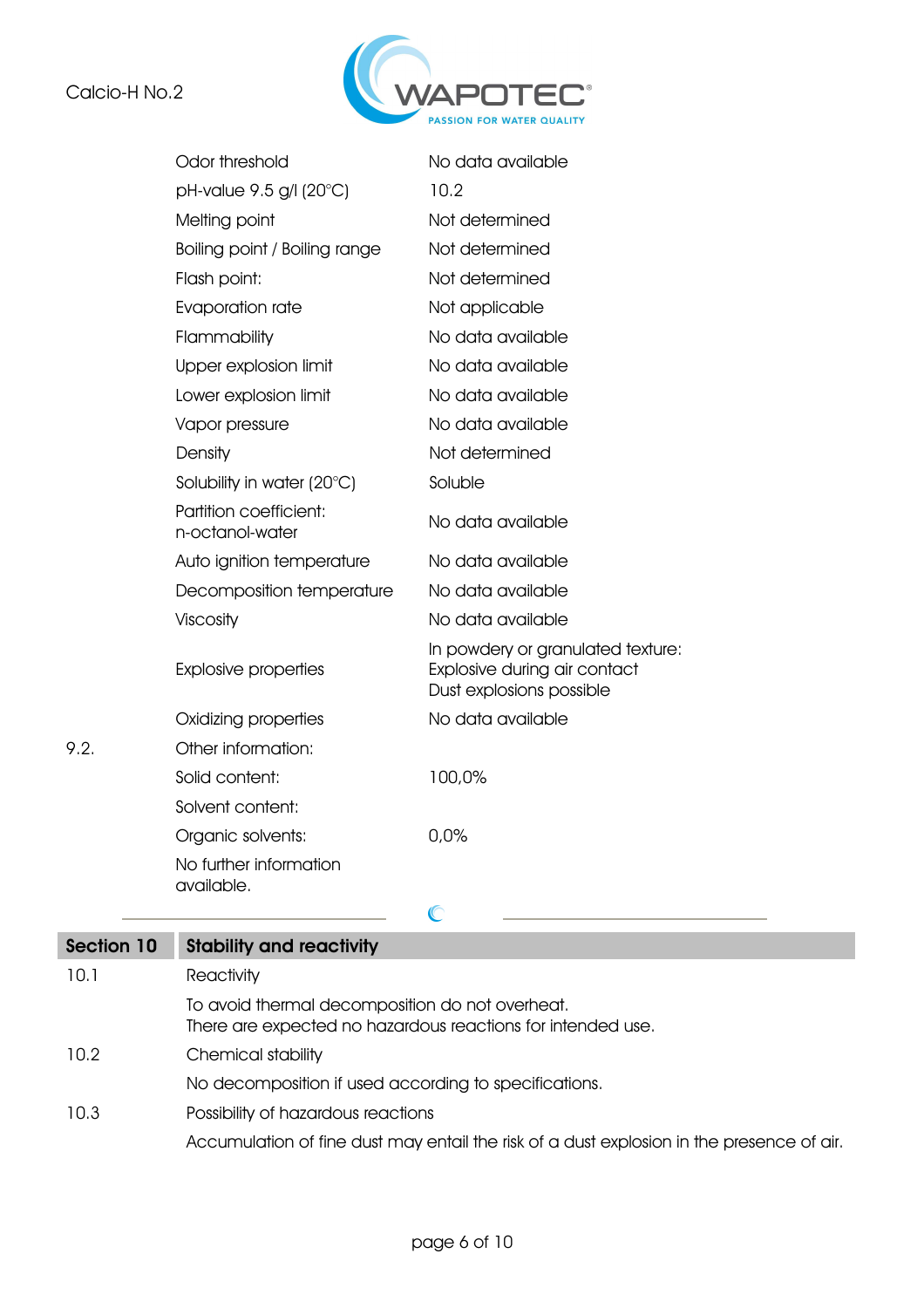

| 10.4 | Conditions to avoid                                                       |
|------|---------------------------------------------------------------------------|
|      | Avoid extreme temperatures.<br>No further relevant information available. |
| 10.5 | Incompatible materials                                                    |
|      | Oxidants                                                                  |
| 10.6 | Hazardous decomposition products                                          |
|      | See section 5                                                             |

# $\mathbb{C}$ **Section 11 Toxicological information** 11.1 Information on toxicological effects LD/LC50 values that are relevant for classification (literature) Acute toxicity Quantitative data on the toxicity of the preparation are not available. The following disclosures refer to source relevant individual components. Primary irritant effect: Skin: Irritant to skin and mucous membranes. Eye: Irritation **C** Sensitization No sensitizing effect known. C Cancerogenity No data available. **C** Mutagenicity No data available. **C** Reproductive toxicity No data available.

#### **C** Further information

Additional toxicological information: chronic: dermatitis

| <b>Section 12</b> | <b>Ecological information</b>     |
|-------------------|-----------------------------------|
| 12.1              | Toxicity                          |
|                   | C Aquatic toxicity                |
|                   | No further information available. |
| 12.2              | Persistence and degradability     |
|                   | No further information available. |
|                   | Other notes:                      |
|                   |                                   |

G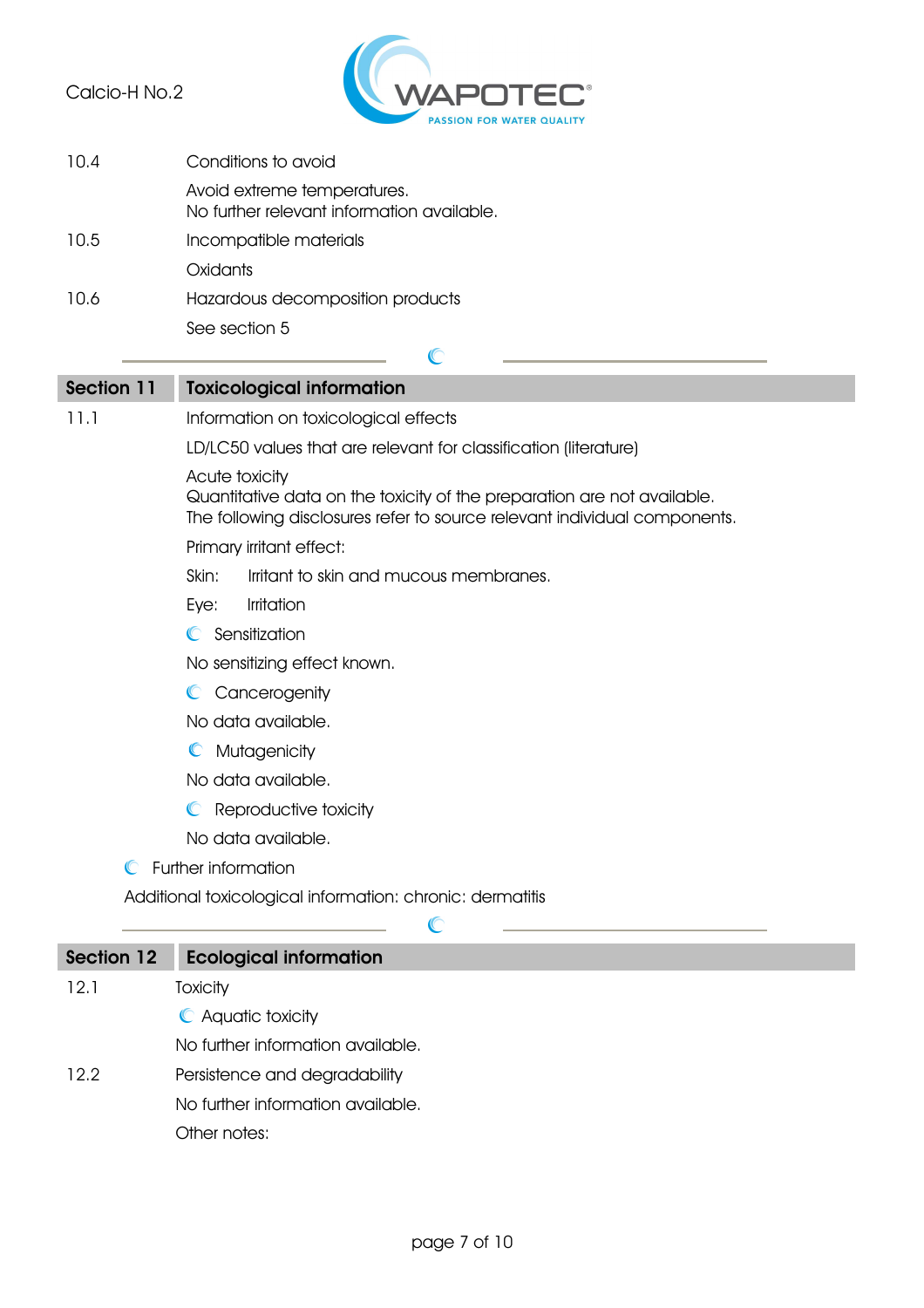

|                   | Quantitative data on the organic effects of the preparation are not available.<br>The following disclosures refer to source relevant individual components.<br>CAS-No. 77-86-1; 89% / 28d (Merck - OECD 301 D)                                                                                                                                                     |
|-------------------|--------------------------------------------------------------------------------------------------------------------------------------------------------------------------------------------------------------------------------------------------------------------------------------------------------------------------------------------------------------------|
| 12.3              | <b>Bioaccumulation potential</b>                                                                                                                                                                                                                                                                                                                                   |
|                   | No further information available.                                                                                                                                                                                                                                                                                                                                  |
| 12.4              | Mobility in soil                                                                                                                                                                                                                                                                                                                                                   |
|                   | No further information available.                                                                                                                                                                                                                                                                                                                                  |
|                   | C Additional ecological information:                                                                                                                                                                                                                                                                                                                               |
|                   | <b>General information:</b><br>(Preparation) Water hazard class 3 (German Regulation) (self-assessment acc.VwVwS<br>Annex 4 Nr. 3)<br>Severely hazardous to water<br>Do not allow product to reach ground water, water bodies or sewage system.<br>Danger to drinking water if even small quantities leak into the ground.                                         |
| 12.5              | Results of PBT- and vPvB-assessment                                                                                                                                                                                                                                                                                                                                |
|                   | No data available for the product itself.                                                                                                                                                                                                                                                                                                                          |
| 12.6              | Other adverse effects                                                                                                                                                                                                                                                                                                                                              |
|                   | No further information available.                                                                                                                                                                                                                                                                                                                                  |
|                   | $\mathbb{C}$                                                                                                                                                                                                                                                                                                                                                       |
| <b>Section 13</b> | <b>Disposal considerations</b>                                                                                                                                                                                                                                                                                                                                     |
| 13.1              | C Waste treatment methods                                                                                                                                                                                                                                                                                                                                          |
|                   | Must not be disposed of together with household garbage. Do not allow product to<br>reach sewage system.<br>Hand over to disposers of hazardous waste. Chemicals must be disposed of in<br>compliance with national and regional regulations. Under www.retrologistik.de you will<br>find country- and substance-specific information as well as contact partners. |
|                   | C Waste key number                                                                                                                                                                                                                                                                                                                                                 |
|                   | 16 05 08                                                                                                                                                                                                                                                                                                                                                           |
|                   | C Waste name                                                                                                                                                                                                                                                                                                                                                       |
|                   | Discarded organic chemicals consisting of or containing dangerous substances.                                                                                                                                                                                                                                                                                      |
|                   | European waste catalogue<br>$\mathbb{C}$                                                                                                                                                                                                                                                                                                                           |
|                   | EWC-waste key is source-related.<br>The decision is up to the enduser.                                                                                                                                                                                                                                                                                             |
|                   | C Contaminated packaging material                                                                                                                                                                                                                                                                                                                                  |
|                   | Chemicals must be disposed of in compliance with national and regional regulations.                                                                                                                                                                                                                                                                                |

Under <u>www.retrologistik.de</u> you will find country- and substance-specific information as well as contact partners.

Recommended cleaning agent: Water, if necessary with cleaning agent.

 $\mathcal{C}$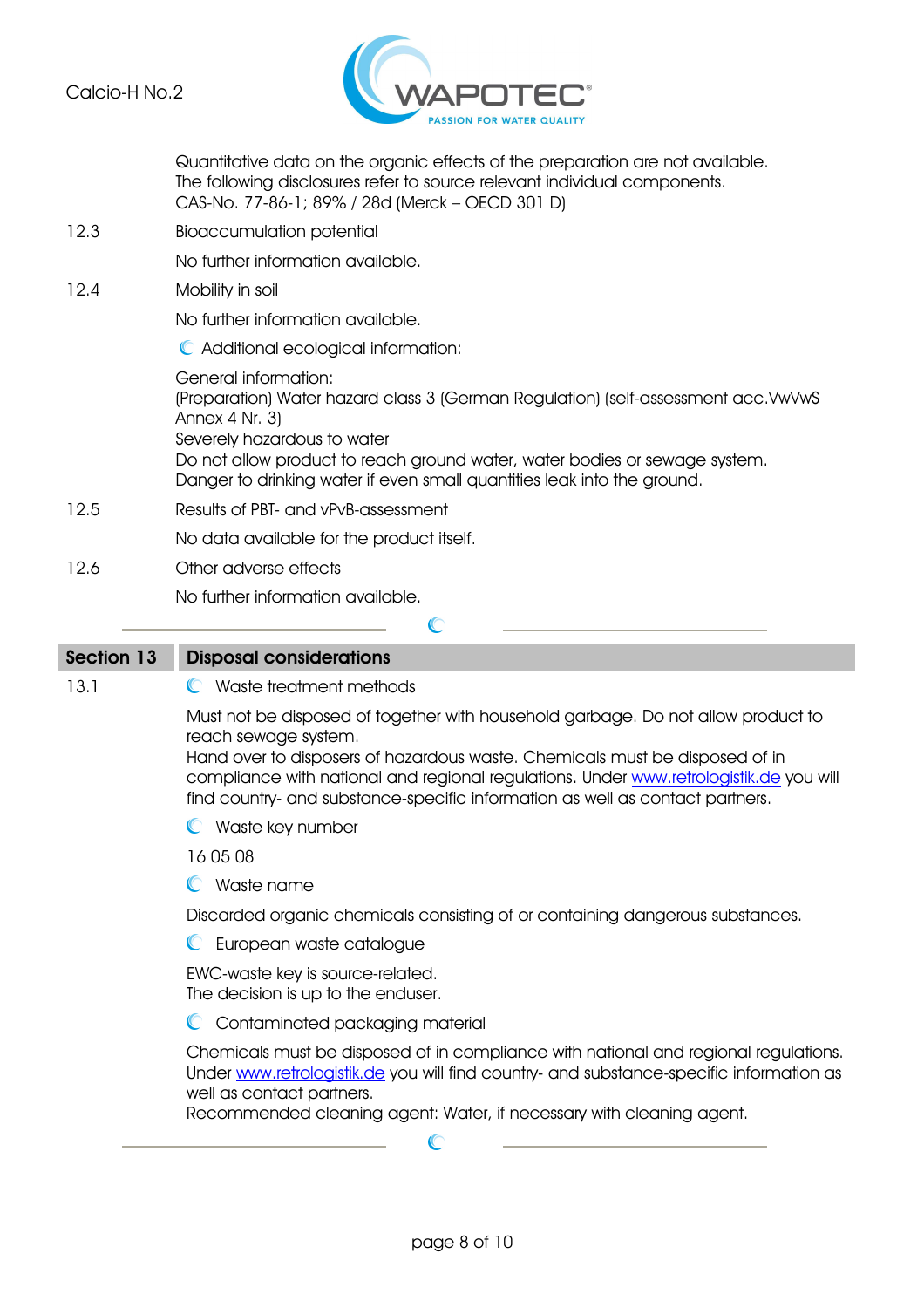

| <b>Section 14</b> | <b>Transport information</b>                                                |  |
|-------------------|-----------------------------------------------------------------------------|--|
|                   | No dangerous good according to regulation for transport of dangerous goods. |  |
| 14.1              | <b>UN-Number</b>                                                            |  |
|                   | Not applicable.                                                             |  |
| 14.2              | Proper UN-shipping name                                                     |  |
|                   | Not applicable.                                                             |  |
| 14.3              | Transport hazard class                                                      |  |
|                   | Not applicable.                                                             |  |
| 14.4              | Packaging group                                                             |  |
|                   | Not applicable.                                                             |  |
| 14.5              | Environmental hazards                                                       |  |
|                   | Not applicable.                                                             |  |
| 14.6              | Special precautions for the user                                            |  |
|                   | Not applicable.                                                             |  |
|                   | $\mathbb{C}$                                                                |  |

## **Section 15 Regulatory information** 15.1 Safety-, health-, ambient- and legislation specific instructions for substance or mixture This safety data sheet complies with the Regulations (EC) Reach N° 1907/2006. The mixture is classified according to Dangerous Preparations Directive (EC) 1999/45 and to regulation (EC)1272/2008 Annex I. **National regulations:** Austria:

| $\mathbb{C}$ | Labeling according to BGBI II 2000/81 ChemV 1999.                                         |
|--------------|-------------------------------------------------------------------------------------------|
|              | The product is not classified and does not require hazards identification.                |
| $\mathbb{C}$ | ChemG 1996-amendment 2011.                                                                |
|              | This product is not classified hazardous (no hazardous preparation) according             |
|              | to the Austrian chemical legislation of 1996- amendment 2011.                             |
| $\mathbb{C}$ | VbF - Directive about combustible liquids (BGBI 1991/240)                                 |
|              | This product is not classified as combustible liquid acc. VbF.                            |
|              | Germany:                                                                                  |
| $\mathbb{C}$ | Classification in water hazard classes according VwVwS dated 17.05.1999/<br>annex 4 Nr. 3 |
|              | WP 3 (severely hazardous to water)                                                        |
|              | Employment restrictions:                                                                  |
|              | Observe employment restrictions for the protection of young workers acc. to               |
|              | Regulation 94/33/EEC.                                                                     |
|              | Major Accident Ordinance (12. Blm SchV): Not applicable.                                  |
|              | Classification in water hazard classes: P 3 (self-assessment, acc. annex 4 Nr.3 VwVwS):   |
|              |                                                                                           |